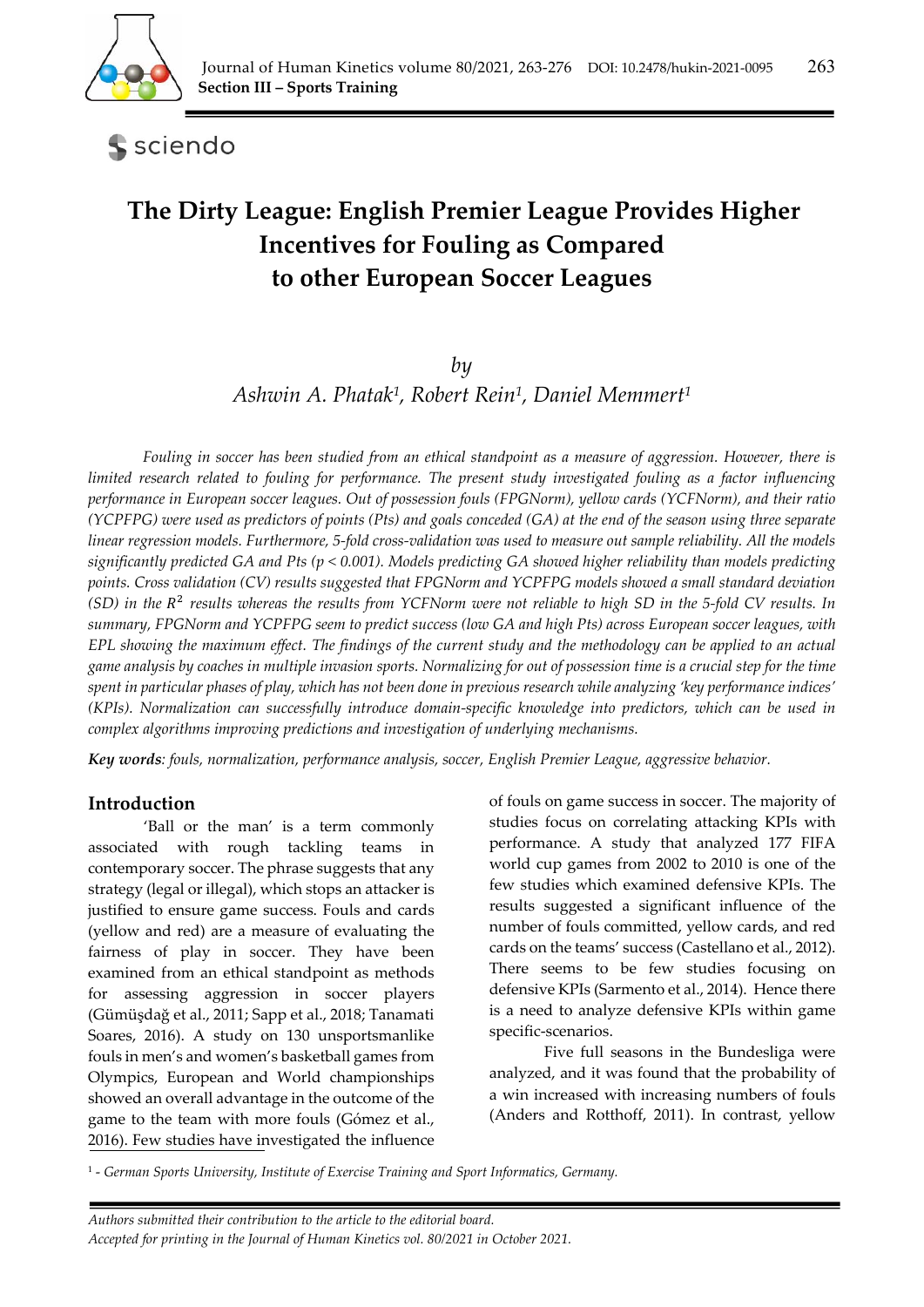cards and red cards lowered the winning probability. Another study based on 17 matches in the Turkish Super League concluded that only 1.2 percent of all fouls were unintentional, indicating that players intentionally commit the vast majority of the fouls (Gümüşdağ et al., 2011). Based on a limited sample size, this finding warrants further investigation of fouling behavior as a tactical strategy and its relationship with game success in professional soccer leagues. Furthermore, research analyzed when a 'professional foul' (tactical foul) should be committed based on hypothetical game scenarios (M. Wright and Hirotsu, 2003). That study extends previous findings on red cards' effect by accounting for team strengths based on the end-of-season standings (Ridder et al., 1994). The study also combines the impact on the optimal timing of tactical decisions using the Markov chain prediction model (Hirotsu and Wright, 2002). Furthermore, the authors recommend rule changes in soccer based on the fouling team's advantage as a function of the foul's location. The same study also accounted for the strength of the opposition team, the foul's timing, the punishment awarded to the fouling player, and its implications for the fouling team affecting the change in goal probability. The authors conclude that stronger teams seem to benefit more from professional fouling. The penalty for a professional foul is not always fair when accounted for the probability of scoring a goal. Considering the above studies, there seems to be a gap for analyzing fouls as a key performance indicator (KPI) for successful gameplay in high-performance soccer.

 Fouls and yellow cards indicate aggressive behavior in European soccer leagues (Sapp et al., 2018). The results suggested that the English Premier League (EPL) referees called the least number of fouls compared to the other four leagues. The number of tackles and yellow cards received had strong correlations with the final table position across all leagues. They further concluded that, although European soccer has become less aggressive over the years, the EPL still seems to be the most aggressive of the investigated leagues, especially away from home (Thomas et al., 2006). Variance in referee strictness was observed across different stages of the game in the German league. The same study elaborated the referee's calibration process in calling a foul or giving a card (Unkelbach and Memmert, 2008).

Assuming that this phenomenon may exist in different leagues to a varying degree is justified. Hence, it is crucial to examine and compare the effect of fouling behavior and its impact on another leagues' success.

Possession in soccer has been extensively studied as an indicator of performance and team strength. Retention of possession for a prolonged period has been linked to game success in multiple studies (Camerino et al., 2012; Casal et al., 2017; Jones et al., 2004; Lago-Ballesteros and Lago-Peñas, 2010). A systematic review suggested that the bestranked teams maintained higher-level possession, home teams had more control than away teams on average, and differences in team strength translated to differences in ball possession with better teams having more possession (Sarmento et al., 2014). An exception to this trend was seen in the case where teams were shown to have more possession while trailing (losing) as compared to when they were leading. Most studies treat possession as an offensive KPI, but the amount of possession for a team also depicts how much of the playing time was spent in attacking versus in defending phases (Casal et al., 2017; Sarmento et al., 2014).

 It also predicts the strength of the teams (Lago and Martín, 2007). It is a crucial factor that needs to be considered while evaluating a team's attacking and defensive performance. In the present study, we propose that possession should be neither an attacking nor a defending KPI. It should be treated as a category of its own, while defensive and attacking KPIs should be investigated after factoring in the time duration in ball possession. There is a need for normalizing technical and tactical data for accurately accounting for the frequency of game specific actions (Hughes and Bartlett, 2002). Hence, the present study proposes a normalization method to investigate and accurately report teams' fouling behavior without ball possession. It better depicts defensive and offensive KPIs and their relationship to success in soccer.

There seems to be few studies that account for average in possession and out of the possession time as a factor when investigating both defensive and offensive KPIs. Possession seems to be a KPI that is descriptive of the phase of play and comparative team strength (Pratas et al., 2018; Sarmento et al., 2014). Thus, the present study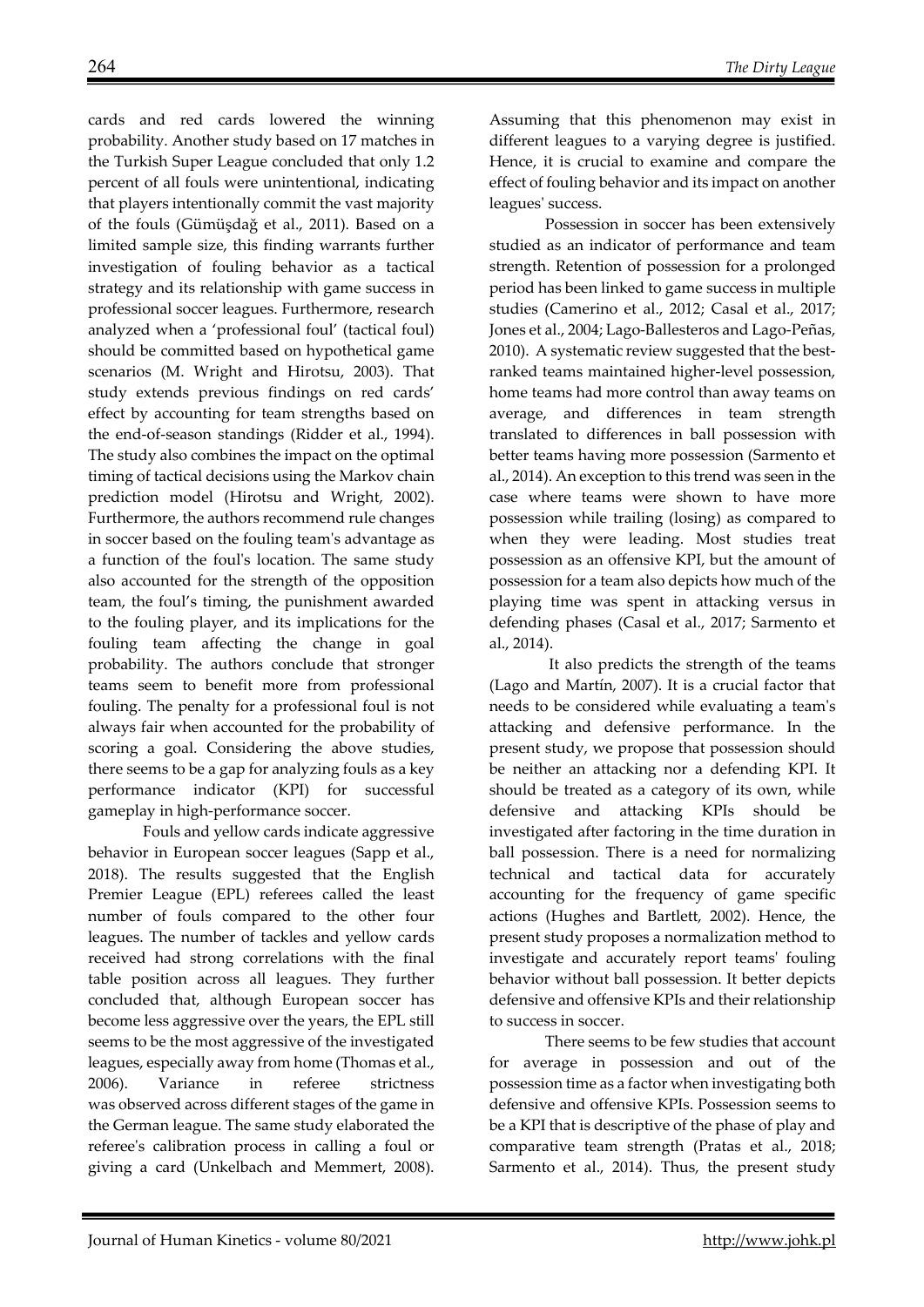addresses several methodological issues presented by multiple studies (Bergkamp et al., 2019; James, 2006; Mackenzie and Cushion, 2013;).

There seems to be limited research focused on fouling as a tactical strategy for success in soccer. Intending to fill this gap, the present study investigates fouls out of possession (FPGNorm), Yellow cards out of possession YCFNorm, and the average amount of fouls required to get a yellow card (YCPFPG) and their relationship to success in European soccer leagues. Success is defined as the end of season points (Pts) and total end of season goals conceded (GA). Furthermore, the study compares how this effect potentially varies across the 5 European top-flight leagues vs. English Premier League (EPL), Spanish LA Liga (LaLiga), German Bundesliga (BL), Serie A (SA), and the French league One (FL). Following is the list of hypotheses that the study shall investigate:

- (H1) The current study predicts a positive correlation of both FPGNorm and YCFNorm with the end of season points (Pts) and a negative correlation with the number of goals conceded (GA).
- (H2) The effects of fouling on performance will be significantly different in the EPL as compared to the other leagues.
- (H3) YCPFPG will show a negative correlation with the end of season points and positive correlation with GA, with the EPL showing significantly different effects as compared to the other leagues.

# **Methods**

#### *Participants*

End of the season statistics from the EPL, SA, BL, LaLiga, and FL were obtained for the seasons from 2009-10 to 2018-19. Notational statistics for fouls per game (FPG), fouls which received yellow cards per game (YCF), average possession for the whole season (Percent Possession), and final table performance stats were obtained from (Whoscored.com, 2019) and defined in accordance with the definitions of the data source. Permission was obtained from whoscored.com for publishing the results of the present study under the creative commons opensource license.

#### *Measures: Normalization*

 In soccer, fouls are mostly conducted by the defensive team, which is out of possession as possession rates vary widely between teams and games (Sarmento et al., 2014). FPG and YCF should be normalized according to possession to account for time spent out of possession. Thus, the following normalization equations were used, yielding a normalized number of fouls per game (FPGNorm) and a normalized number of yellow cards per game (YCFNorm):

$$
FPGNorm = \frac{FPG}{1 - \frac{PercentPossession}{100}} \quad (1)
$$
\n
$$
YCFNorm = \frac{FC(for \, \, 100}{1 - \frac{PercentPossession}{100}} \quad (2)
$$

Furthermore, the ratio YCPFPG between YCF and FPG was used to assess how many fouls per game on average were required to receive a yellow card:

$$
YCPFPG = \frac{YCF}{FPG} \tag{3}
$$

#### *Design and Procedure*

To model season and league effects, post hoc regression analysis was conducted and both variables were included in the study to account for mixed results. As FPGNorm and YCFNorm were found to be positively correlated with each other, two separate models were formed. Thus, YCPFPG was used as a performance indicator which could potentially indicate how fouls and yellow cards influence performance in combination.

#### *Statistical Analysis: Multiple Linear Regression*

Multiple linear regression was conducted separately for both Points and GA as dependent variables to indicate performance over the season. The independent variables were FPGNorm, YCFNorm, and YCPFPG, season, and league. The variations in baseline levels and the interaction effect of variables on each other were accounted for using three separate models for FPGNorm, YCFNorm, and YCPFPG. In each of the models, an interaction effect of the investigated independent variables with the league was introduced to explore league wise differences. Hence, the models used for investigation were as follows:

- Pts or  $GA =$ *Season* $+ ( $FPGNorm * League$ ) (4)$
- Pts or  $GA =$ *Season* $+ ( $YCFNorm * League$ ) (5)$
- Pts or  $GA =$  Season + ( $YCPFPG *$  League) (6)

The above models were further tested for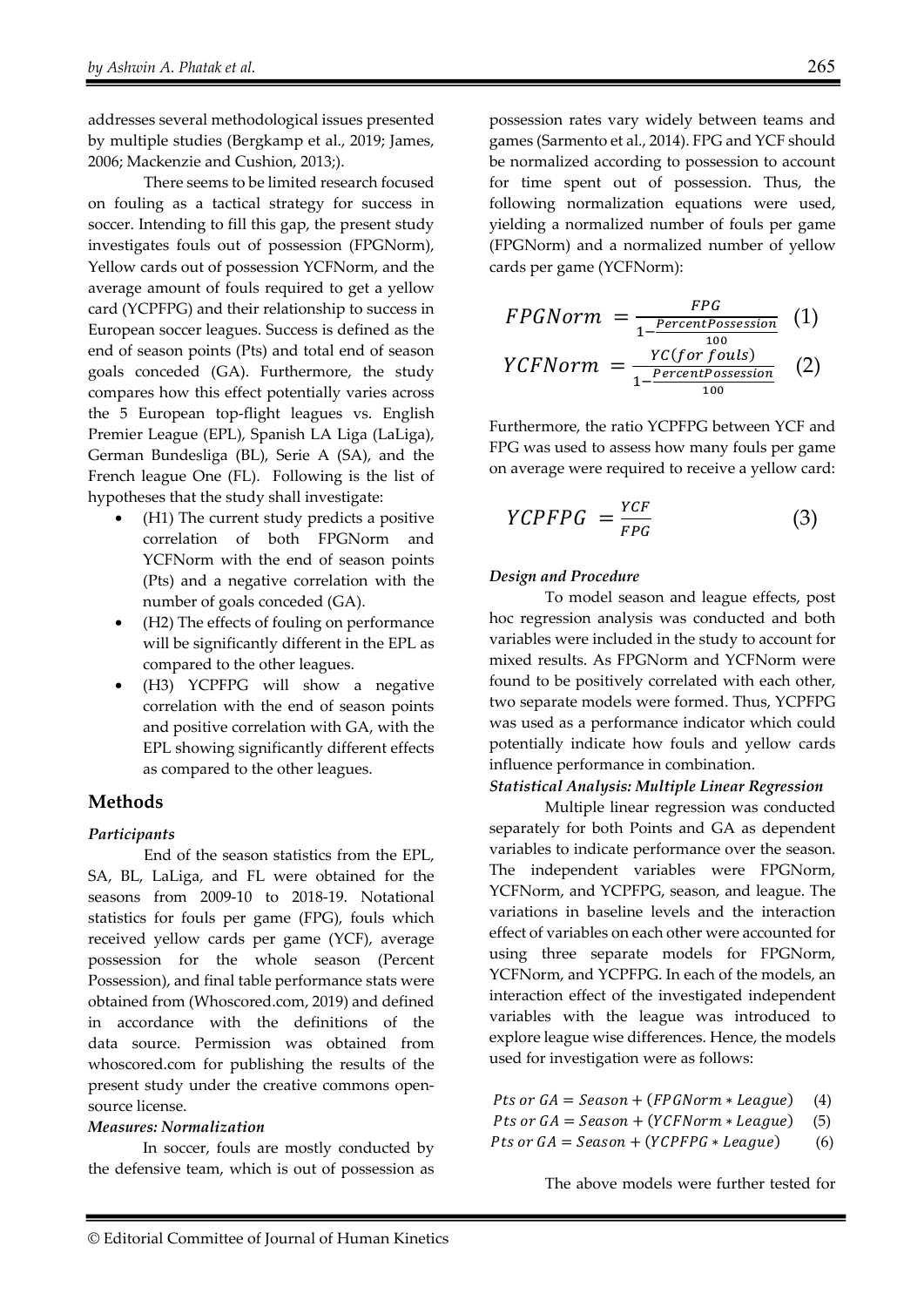out of sample validity using K-Fold crossvalidation  $(K = 5)$ . All the analysis was conducted using Excel 2016 and custom routines written in Python 3.7.1 and R 3.6.2. The generalized linear model routines from the H2O library were used to build the models and conduct k-fold crossvalidation.

# **Results**

The initial post hoc regression analysis results showed a change in the amount of FPGNorm and YCFNorm across leagues as the seasons progressed. The YCFNorm increased, and the FPGNorm seemed to decrease with each consecutive season. A correlation between YCFNorm and FPGNorm was also observed. Although there was a difference in the base rates (intercepts) of each league's fouling behavior, the correlation of YCFNorm and FPGNorm was consistently positive. It increased with each consecutive season across all leagues.

## **Regression Results**

Table 1a below shows the regression results predicting the end of season points using FPGNorm, season, and league as independent variables. The results show significance while indicating points  $(p < 0.001, \text{Adj. } R^2 = 0.072)$ . Furthermore, EPL teams show significantly lower average points total as compared to all the other leagues ( $p < 0.001$ ). A unit rise in the FPGNorm showed an increase of 0.63 points across all leagues  $(p = 0.055)$ , and for every unit increase in the season, there was a 0.83 rise in the average points total ( $p < 0.001$ ) across leagues. FPGNorm shows a significant effect for predicting points in the EPL compared to the other leagues with a rise of 2.10 points per unit increase in FPGNorm  $(p < 0.001)$ .

Table 1b below shows the regression results to predict the total end of season goals conceded (GA) using FPGNorm, season, and league as independent variables. The model significantly predicts GA ( $p < 0.001$ , Adj.  $R^2 =$ 0.069). A decrease of 0.81 units in GA was seen per unit reduction of FPGNorm ( $p = 0.001$ ), and a decrease of 0.42 GA was observed for each consecutive season across leagues ( $p = 0.007$ ). FPGNorm shows a significant effect for predicting GA in the EPL compared to the other leagues with a reduction of 0.99 GA per unit increase in FPGNorm ( $p = 0.009$ ).

Figure 1a below shows the simple

correlation between FPGNorm and Pts for all 5 leagues, while Figure 1b shows the relationship between FPGNorm and GA visualizing the results shown in Table 1,

Table 2a below shows the regression results predicting the end-of-season points with YCFNorm, season, and league as independent variables. The model significantly predicts points  $(p < 0.001, Adj. R^2 = 0.032)$ . YCFNorm showed a significant effect for predicting points in the EPL  $(p < 0.001)$  compared to the other leagues, with an increase of 0.26 points per unit YCFNorm.

Table 2b shows the results of a regression performed to predict GA using YCFNorm, season, and league as independent variables. The model significantly predicts GA  $(p < 0.001, Adj, R^2 =$ 0.030). The EPL shows significantly higher GA as compared to all the other leagues ( $p = 0.009$ ). YCFNorm shows a significant effect for predicting GA in the EPL compared to the other leagues with a reduction of 0.15 points per unit YCFNorm  $(p = 0.015)$ .

Figure 2a represents the relationship between YCFNorm and Pts for all 5 leagues, while Figure 2b shows the relationship between YCFNorm and GA visualizing the differences in the leagues presented in Table 2.

Table 3a shows the regression results predicting the end of season points with YCPFPG, season, and league as independent variables. The model significantly predicts points  $(p <$ 0.001,  $Adj. R^2 = 0.075$ ). A unit rise in YCPFPG showed a significant decrease of 6.07 points ( $p <$ 0.001), and a significant increase of 0.86 points was observed every consecutive season ( $p < 0.001$ ). The BL shows the strongest effect of YCPFPG (*p* = 0.045) while predicting points, with a decrease of 5.21 points per unit YCPFPG.

Table 3b shows the results of regression predicting GA using YCPFPG, season, and league as independent variables. The model significantly predicts GA  $(p < 0.001, Adj, R^2 = 0.075)$ . GA shows a significant rise of 5.13 units per unit YCPFPG in all leagues ( $p = 0.003$ ), and in every consecutive season there was a fall of 0.46 GA across leagues (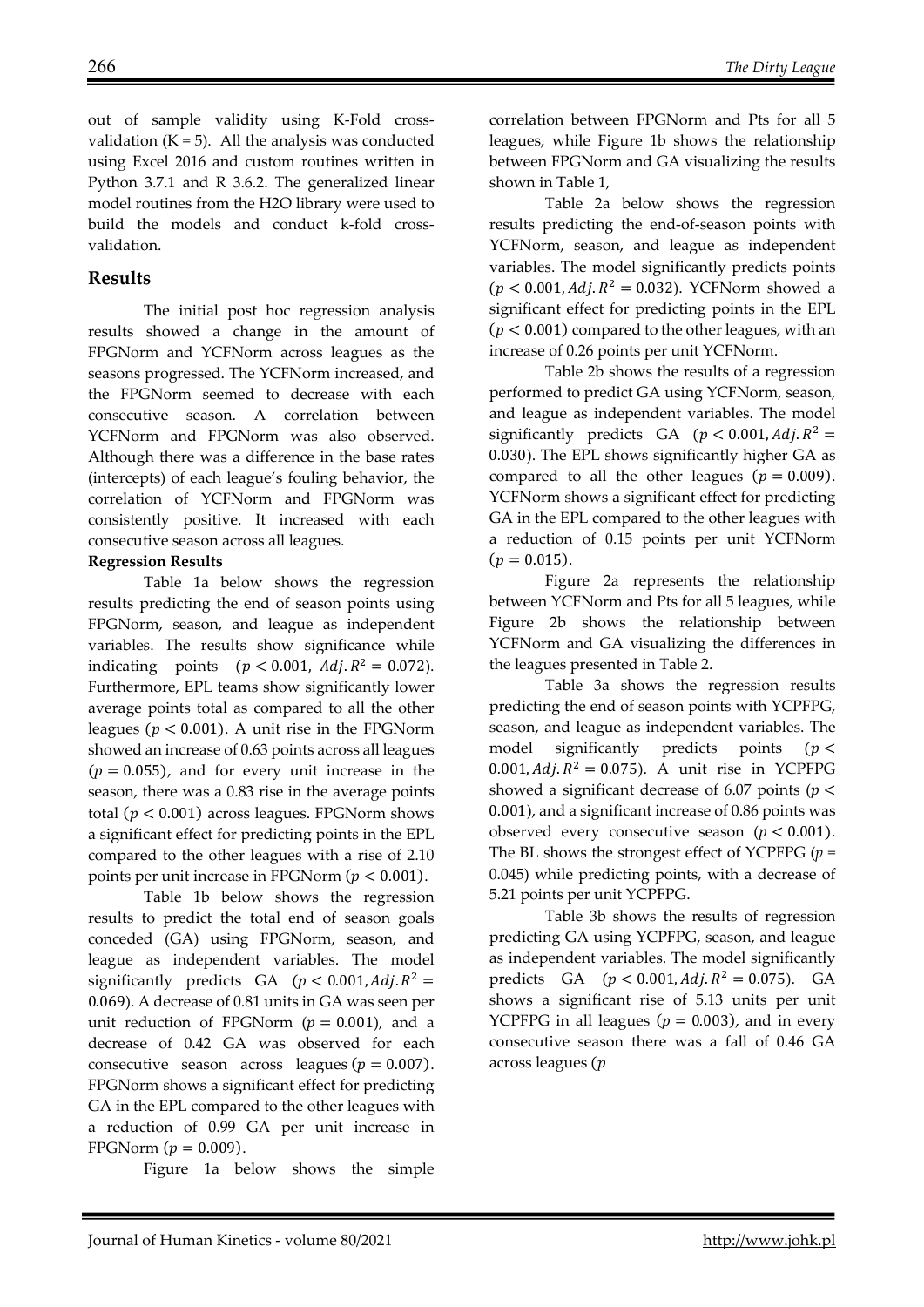|                       |                 |            |          | Table 1a |
|-----------------------|-----------------|------------|----------|----------|
|                       | Pts vs. FPGNorm |            |          |          |
| <b>Names</b>          | Estimate        | Std. Error | t-value  |          |
| (Intercept)           | 21.691          | 11.168     | 1.942    | 0.0524   |
| Season                | 0.836           | 0.211      | 3.956    | < 0.001  |
| FPGNorm               | 0.634           | 0.330      | 1.918    | 0.055    |
| LeagueEPL             | $-42.541$       | 13.124     | $-3.241$ | < 0.001  |
| LeagueLaLiga          | $-9.272$        | 14.091     | $-0.658$ | 0.510    |
| LeagueBL              | $-13.885$       | 13.143     | $-1.056$ | 0.291    |
| LeagueFL              | $-19.605$       | 12.628     | $-1.552$ | 0.121    |
| FPGNorm: LeagueEPL    | 2.096           | 0.506      | 4.14     | < 0.001  |
| FPGNorm: LeagueLaLiga | 0.372           | 0.481      | 0.776    | 0.438    |
| FPGNorm: LeagueBL     | 0.283           | 0.434      | 0.652    | 0.515    |
| FPGNorm: LeagueFL     | 0.713           | 0.429      | 1.665    | 0.096    |

*F-statistic: 8.613 on 10 and 969 DF, p: 1.379e-13* 

#### **Table 1b**

|                       | GA vs. FPGNorm |            |          |         |
|-----------------------|----------------|------------|----------|---------|
| <b>Names</b>          | Estimate       | Std. Error | t-value  | n       |
| (Intercept)           | 80.495         | 8.395      | 9.589    | < 0.001 |
| Season                | $-0.427$       | 0.159      | $-2.689$ | 0.007   |
| <b>FPGNorm</b>        | $-0.809$       | 0.249      | $-3.252$ | 0.001   |
| LeagueEPL             | 18.230         | 9.865      | 1.848    | 0.065   |
| LeagueLaLiga          | $-14.523$      | 10.591     | $-1.371$ | 0.171   |
| LeagueBL              | $-3.545$       | 9.879      | $-0.359$ | 0.720   |
| LeagueFL              | 2.974          | 9.492      | 0.313    | 0.754   |
| FPGNorm: LeagueEPL    | $-0.989$       | 0.381      | $-2.599$ | 0.0094  |
| FPGNorm: LeagueLaLiga | 0.527          | 0.361      | 1.460    | 0.145   |
| FPGNorm: LeagueBL     | 0.091          | 0.326      | 0.280    | 0.779   |
| FPGNorm: LeagueFL     | $-0.242$       | 0.322      | $-0.751$ | 0.453   |

Residual standard error: 11.99 on 969 degrees of freedom *Multiple R-squared: 0.07897, Adjusted R-squared: 0.06947 F-statistic: 8.309 on 10 and 969 DF, p: 4.922e-13* 

*Note 1: GA = Total goals conceded at the end of the season, Pts = End of season points total, FPGNorm = Fouls Per game normalized for out of possession (See normalization sections in Methods), BL = German Bundesliga, FL = French League One, LaLiga = Spanish Soccer league, EPL = English Premier League*.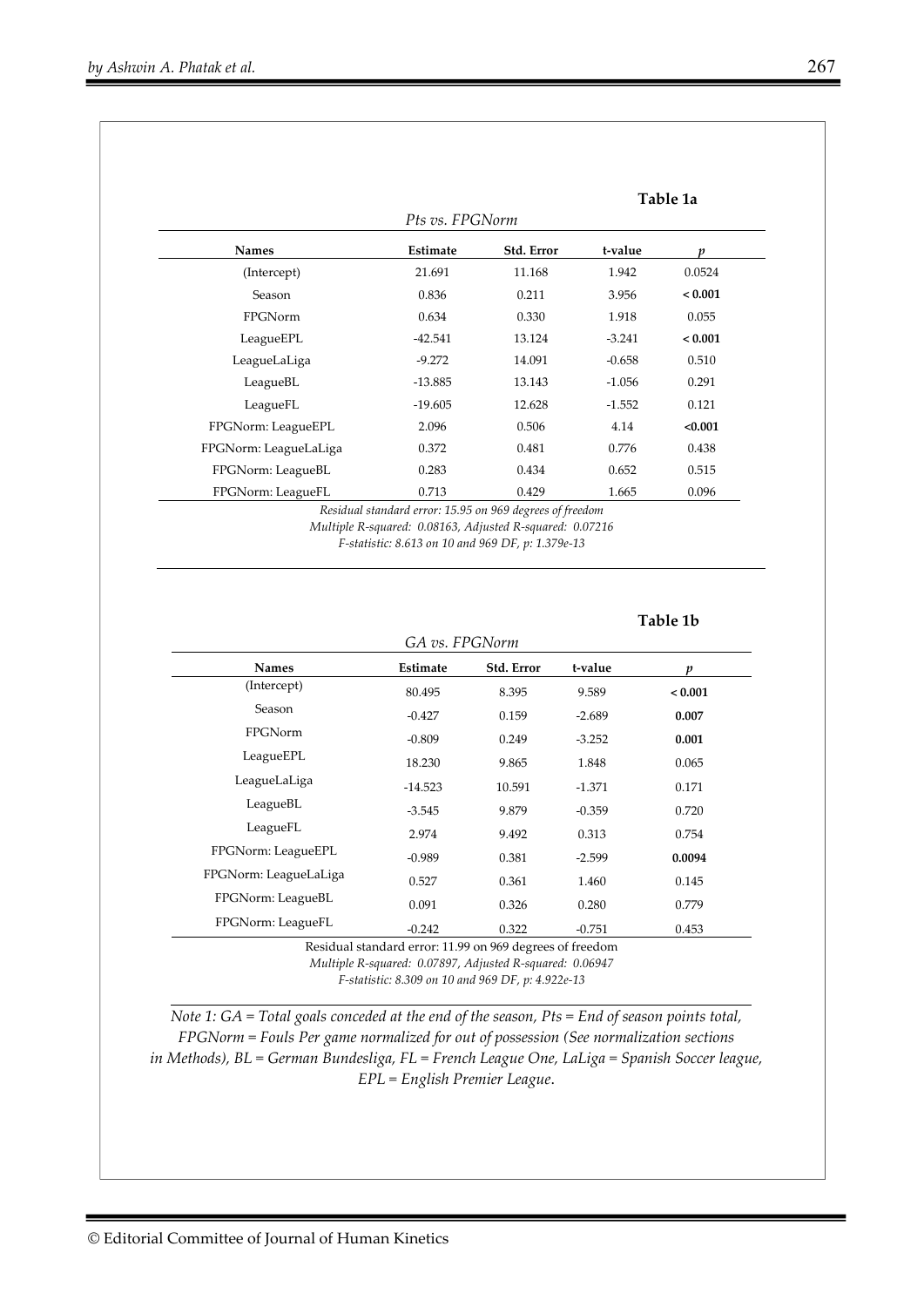|                       | Pts vs. YCFNorm |            |          |         |
|-----------------------|-----------------|------------|----------|---------|
| <b>Names</b>          | Estimate        | Std. Error | t-value  | п       |
| (Intercept)           | 64.382          | 7.255      | 8.874    | < 0.001 |
| Season                | 0.082           | 0.183      | 0.450    | 0.653   |
| YCFNorm               | $-0.102$        | 0.052      | $-1.949$ | 0.052   |
| LeagueEPL             | $-28.327$       | 9.588      | $-2.954$ | 0.003   |
| LeagueLaLiga          | 9.214           | 10.326     | 0.892    | 0.372   |
| LeagueBL              | 4.417           | 10.603     | 0.417    | 0.677   |
| League                | $-18.241$       | 10.104     | $-1.805$ | 0.071   |
| YCFNorm: LeagueEPL    | 0.262           | 0.086      | 3.059    | 0.002   |
| YCFNorm: LeagueLaLiga | $-0.053$        | 0.074      | $-0.719$ | 0.472   |
| YCFNorm: LeagueBL     | $-0.136$        | 0.096      | $-1.415$ | 0.157   |
| YCFNorm: LeagueFL     | 0.144           | 0.085      | 1.697    | 0.090.  |

Residual standard error: 16.29 on 969 degrees of freedom, Multiple R-squared: 0.0425, Adjusted R-squared: 0.03262, F-statistic: 4.301 on 10 and 969 DF, *p*: 6.745e-06

## **Table 2b**

**Table 2a** 

|                       | Pts vs. YCFNorm |            |          |         |  |  |
|-----------------------|-----------------|------------|----------|---------|--|--|
| <b>Names</b>          | Estimate        | Std. Error | T-value  | п       |  |  |
| (Intercept)           | 40.952          | 5.451      | 7.513    | < 0.001 |  |  |
| Season                | 0.133           | 0.137      | 0.967    | 0.334   |  |  |
| <b>YCFNorm</b>        | 0.059           | 0.039      | 1.500    | 0.134   |  |  |
| LeagueEPL             | 18.695          | 7.203      | 2.595    | 0.009   |  |  |
| LeagueLaLiga          | $-9.884$        | 7.757      | $-1.274$ | 0.203   |  |  |
| LeagueBL              | $-2.791$        | 7.966      | $-0.350$ | 0.726   |  |  |
| LeagueFL              | 1.228           | 7.591      | 0.162    | 0.872   |  |  |
| YCFNorm: LeagueEPL    | $-0.156$        | 0.064      | $-2.428$ | 0.015   |  |  |
| YCFNorm: LeagueLaLiga | 0.076           | 0.055      | 1.366    | 0.172   |  |  |
| YCFNorm: LeagueBL     | 0.040           | 0.072      | 0.550    | 0.583   |  |  |
| YCFNorm: LeagueFL     | $-0.023$        | 0.064      | $-0.362$ | 0.717   |  |  |

*Residual standard error: 12.24 on 969 degrees of freedom Multiple R-squared: 0.04067, Adjusted R-squared: 0.03077 F-statistic: 4.108 on 10 and 969 DF, p: 1.439e-05* 

*Note 2: GA = Total goals conceded at the end of the season, Pts = End of season points total, YCFNorm = Fouls which received a yellow card per game, normalized (See normalization sections in Methods), BL = German Bundesliga, FL = French League One, LaLiga = Spanish Soccer league, EPL = English Premier League.*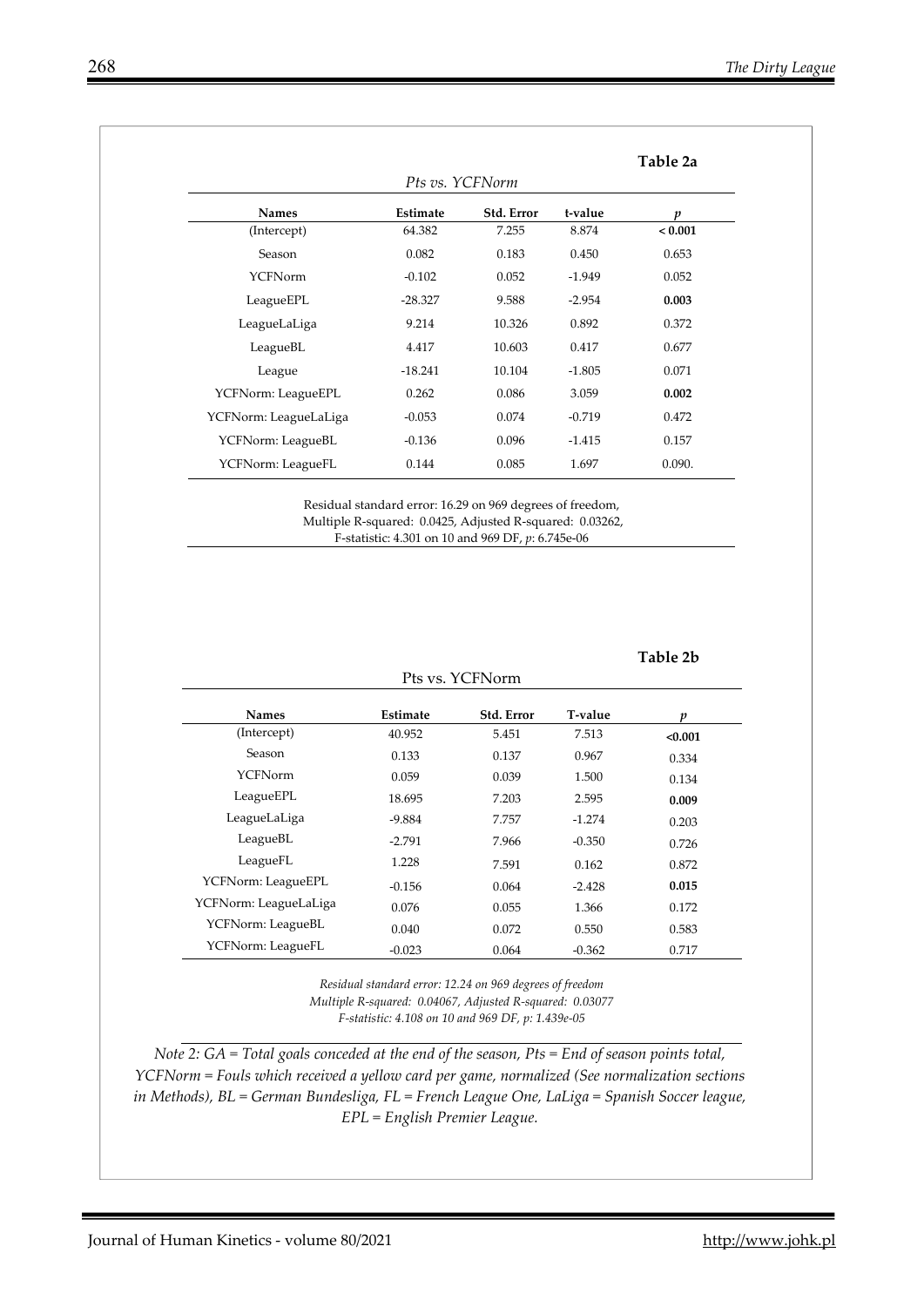|                      |                |            | Table 3a |              |
|----------------------|----------------|------------|----------|--------------|
|                      | Pts vs. YCPFPG |            |          |              |
| <b>Names</b>         | Estimate       | Std. Error | T-value  | p            |
| (Intercept)          | 67.464         | 6.749      | 9.996    | ${}_{0.001}$ |
| Season               | 0.866          | 0.206      | 4.207    | < 0.001      |
| <b>YCPFPG</b>        | $-6.068$       | 1.556      | $-3.900$ | < 0.001      |
| LeagueEPL            | $-8.642$       | 9.615      | $-0.899$ | 0.369        |
| LeagueLaLiga         | 17.710         | 10.614     | 1.669    | 0.096        |
| LeagueBL             | 4.290          | 9.744      | 0.440    | 0.660        |
| LeagueFL             | -4.397         | 9.418      | $-0.467$ | 0.641        |
| YCPFPG: LeagueEPL    | 1.715          | 2.186      | 0.784    | 0.433        |
| YCPFPG: LeagueLaLiga | $-2.737$       | 2.192      | $-1.249$ | 0.212        |
| YCPFPG: LeagueBL     | $-5.208$       | 2.600      | $-2.003$ | 0.045        |
| YCPFPG: LeagueFL     | 0.025          | 2.257      | 0.011    | 0.991        |

*Residual standard error: 15.93 on 969 degrees of freedom* 

*Multiple R-squared: 0.0845, Adjusted R-squared: 0.07505 F-statistic: 8.944 on 10 and 969 DF, p: 3.466e-14*

#### **Table 3b**

| <b>Names</b>         | Estimate | Std. Error | T-value  | p       |
|----------------------|----------|------------|----------|---------|
| (Intercept)          | 33.818   | 5.063      | 6.680    | < 0.001 |
| Season               | $-0.465$ | 0.154      | $-3.011$ | 0.003   |
| <b>YCPFPG</b>        | 5.135    | 1.167      | 4.399    | < 0.001 |
| LeagueEPL            | 11.639   | 7.213      | 1.614    | 0.107   |
| LeagueLaLiga         | $-3.846$ | 7.963      | $-0.483$ | 0.629   |
| LeagueBL             | 0.052    | 7.310      | 0.007    | 0.994   |
| LeagueFL             | $-3.732$ | 7.065      | $-0.528$ | 0.597   |
| YCPFPG: LeagueEPL    | $-2.017$ | 1.640      | $-1.229$ | 0.219   |
| YCPFPG: LeagueLaLiga | 0.513    | 1.644      | 0.312    | 0.755   |
| YCPFPG: LeagueBL     | 1.616    | 1.951      | 0.828    | 0.408   |
| YCPFPG: LeagueFL     | 1.168    | 1.693      | 0.690    | 0.491   |

F-statistic: 9.044 on 10 and 969 DF, p: 2.28e-14

*Note 3: GA = Total goals conceded at the end of the season, Pts = End of season points total, YCPFPG = Total number yellow card fouls per game dived by the total number of fouls per game (See normalization sections in Methods) BL = German Bundesliga, FL = French League One, LaLiga = Spanish Soccer league, EPL = English Premier League*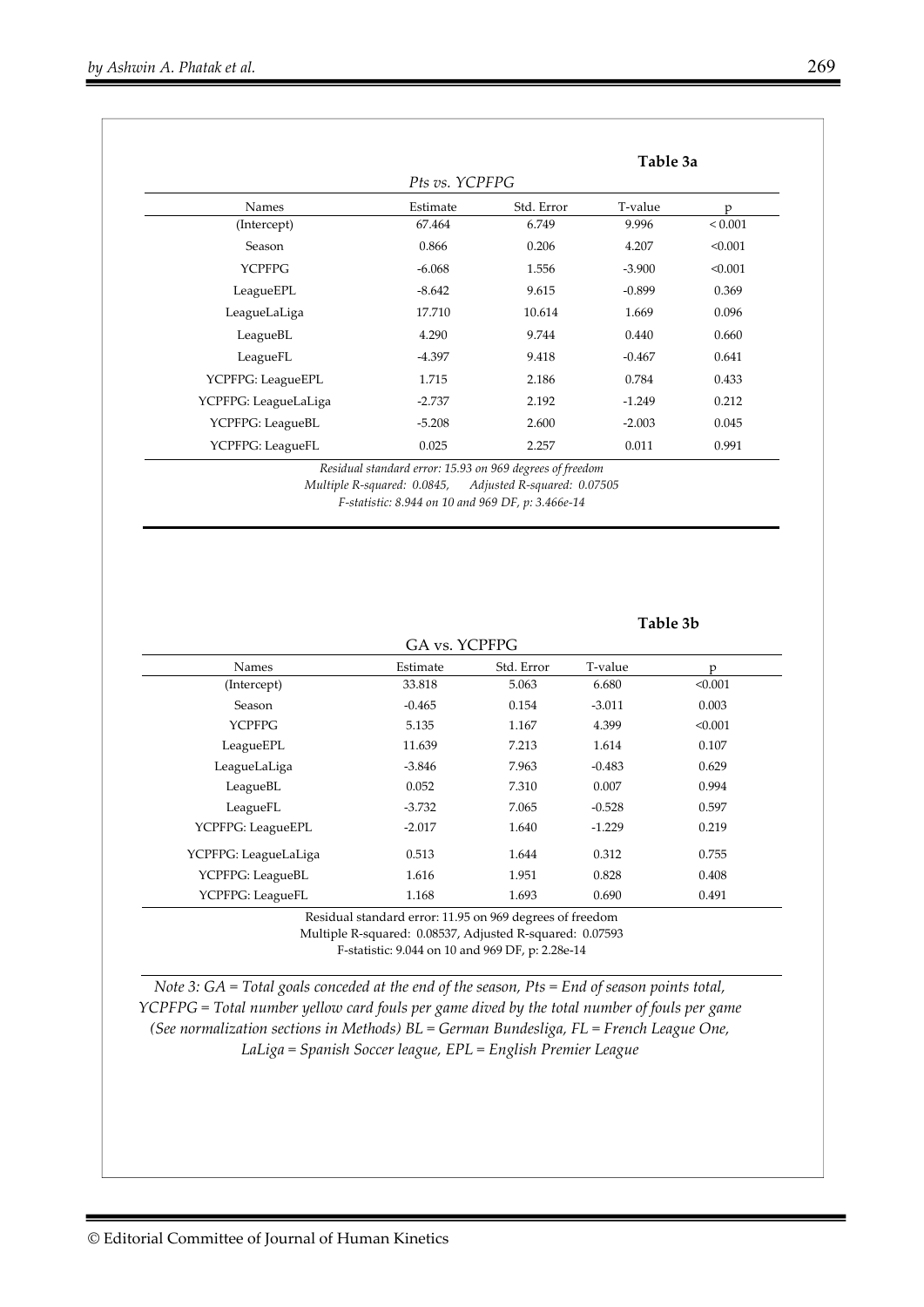|                                                                                       |                | Table 4           |
|---------------------------------------------------------------------------------------|----------------|-------------------|
| Variance results of 5-fold cross validation for models predicting Pts and GA<br>Model | $R^2$ Training | $R^2$ CV ± SD     |
| Pts = Season + FPGNorm*League                                                         | 0.082          | $0.054 \pm 0.033$ |
| GA = Season + FPGNorm*League                                                          | 0.078          | $0.056 \pm 0.011$ |
| Pts = Season + YCFNorm*League                                                         | 0.042          | $0.012 \pm 0.013$ |
| GA = Season +YCFNorm*League                                                           | 0.041          | $0.011 \pm 0.015$ |
| $Pts = Season + YCFFFG*League$                                                        | 0.084          | $0.061 \pm 0.041$ |
| GA = Season +YCPFPG *League                                                           | 0.085          | $0.062 \pm 0.043$ |

*Note 7: Pts = End of season points total, GA = Total goals conceded at the end of the season, YCPFPG = Total number yellow card fouls per game divided by the total number of fouls per game, YCFNorm = Fouls which received a yellow card per game, FPGNorm = Fouls per game normalized for out of possession (See normalization sections in Methods), R<sup>2</sup> Training = Variance in the training data,*  $R^2$  *CV*  $\pm$  *SD* = Variance in Cross Validation data with standard deviation.



#### **Figure 1**

*Correlation between Out of possession fouls (FPGNorm) and End of Season Performance in terms of total goals conceded and total points accumulated for top 5 European soccer leagues*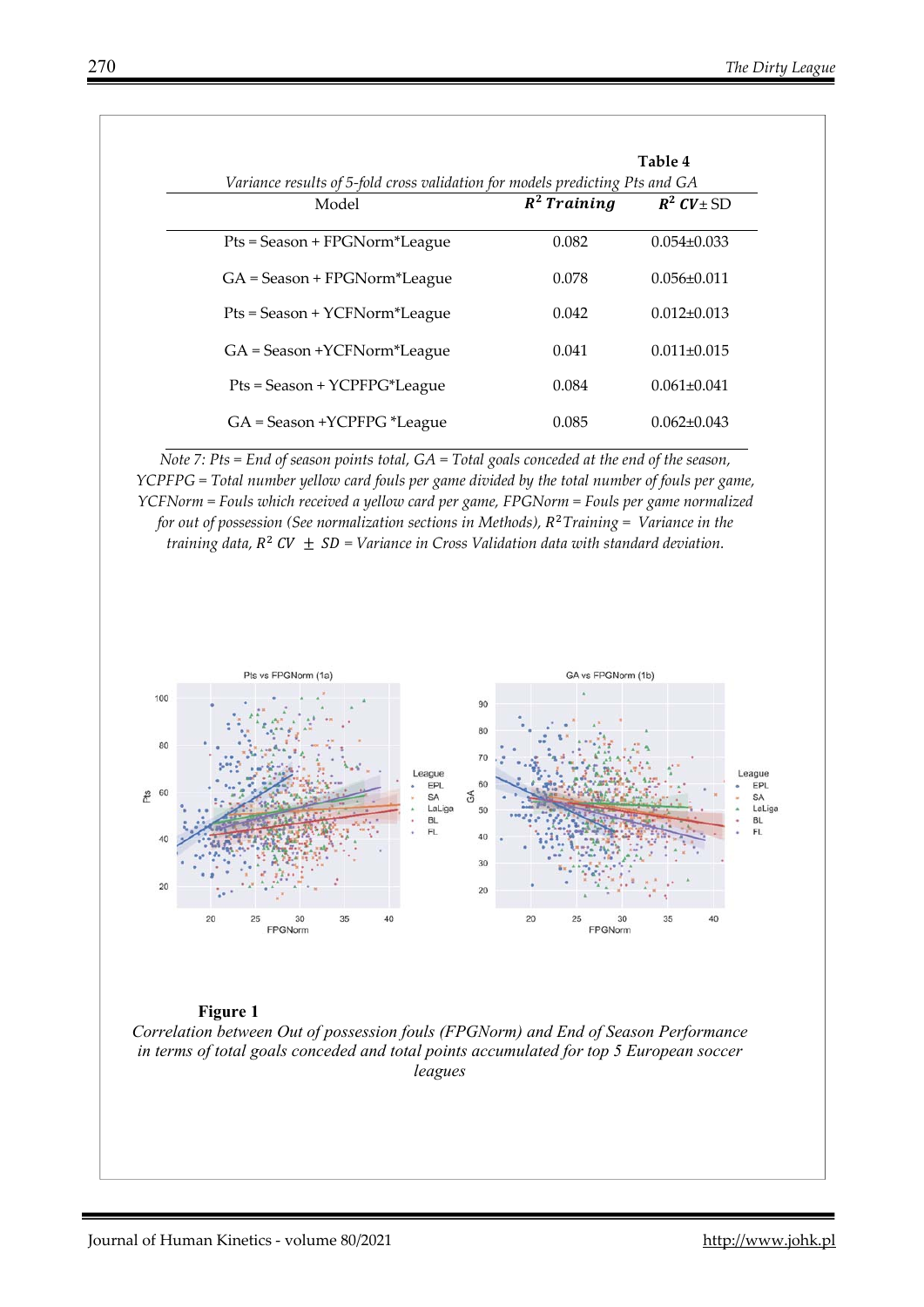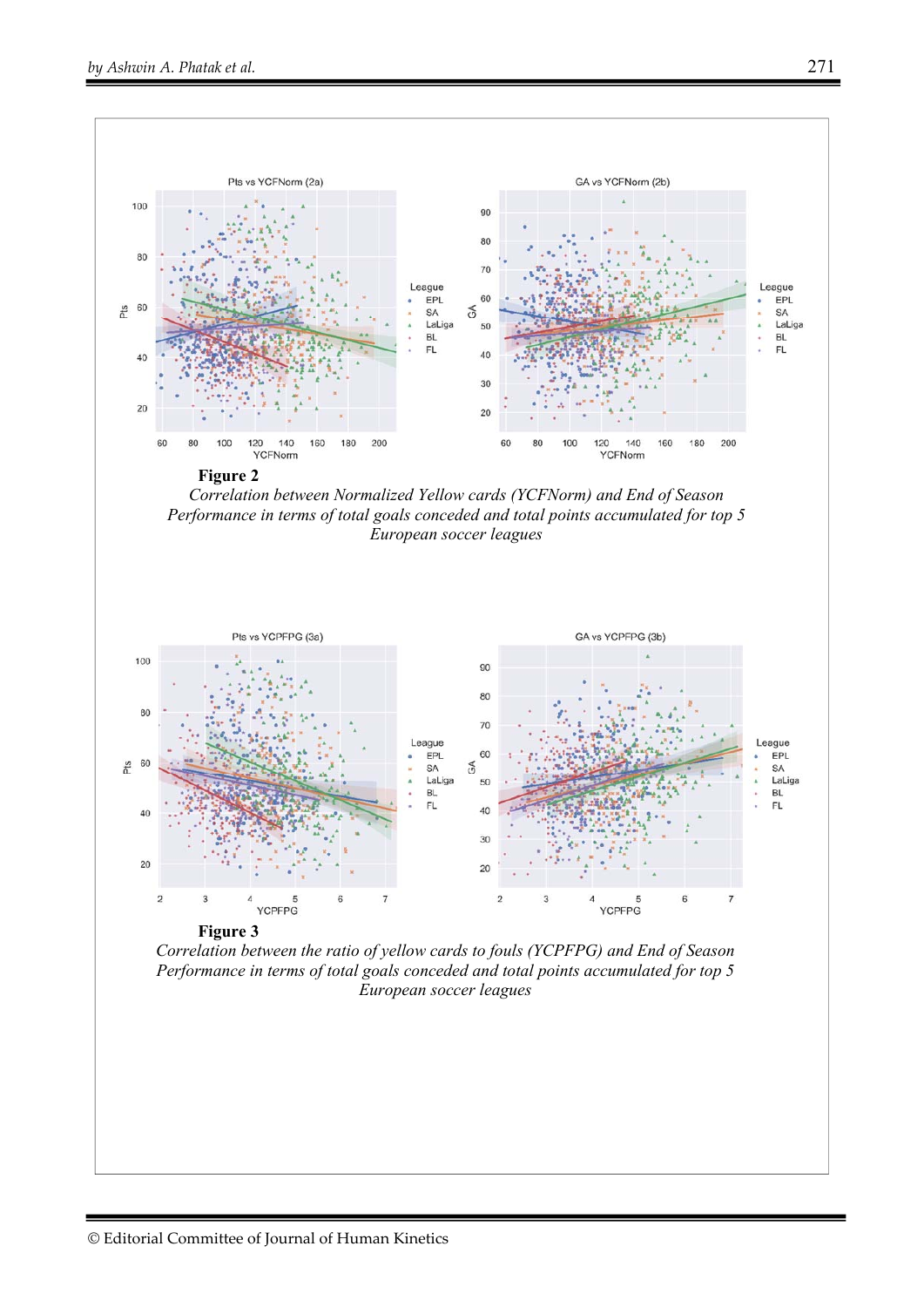## **Appendix**

*Results for raw FPGNorm (FPG) data as an example Table A and Table B show the results of Pts and GA predicted by the following equation:*  Pts or  $GA = Season + (FPG * League)$ *It is clear that the results in the coefficient column vastly differ when compared to Normalized results (FPGNorm) as seen in Table 2.* 

| <b>Names</b>     | Estimate                                                                                                                                                                   | Std. Error | t value  | $\boldsymbol{p}$ |
|------------------|----------------------------------------------------------------------------------------------------------------------------------------------------------------------------|------------|----------|------------------|
| (Intercept)      | 136.846203                                                                                                                                                                 | 9.73922    | 14.051   | $0.001$ ***      |
| Season           | -1.230303                                                                                                                                                                  | 0.201237   | $-6.114$ | $< 0.001$ ***    |
| <b>FPG</b>       | -4.58191                                                                                                                                                                   | 0.572257   | $-8.007$ | $< 0.001$ ***    |
| LeagueEPL        | $-12.077144$                                                                                                                                                               | 12.637097  | $-0.956$ | 0.33947          |
| LeagueLaLiga     | $-2.458947$                                                                                                                                                                | 11.997726  | $-0.205$ | 0.83765          |
| LeagueBL         | -21.972394                                                                                                                                                                 | 11.519512  | $-1.907$ | 0.05676          |
| LeagueFL         | $-31.718143$                                                                                                                                                               | 11.873391  | $-2.671$ | $0.00768$ **     |
| FPG:LeagueEPL    | $-0.38963$                                                                                                                                                                 | 1.010742   | $-0.385$ | 0.69996          |
| FPG:LeagueLaLiga | $-0.006783$                                                                                                                                                                | 0.817817   | $-0.008$ | 0.99338          |
| FPG:LeagueBL     | 1.166712                                                                                                                                                                   | 0.761644   | 1.532    | 0.12589          |
| FPG:LeagueFL     | 1.985442                                                                                                                                                                   | 0.811966   | 2.445    | $0.01465*$       |
|                  | Residual standard error: 15.26 on 969 degrees of freedom<br>Multiple R-squared: 0.1599, Adjusted R-squared: 0.1512<br>F-statistic: 18.44 on 10 and 969 DF, $p$ : < 2.2e-16 |            |          |                  |

| <b>Names</b>     | Estimate                                                 | Std. Error | t value  | p             |
|------------------|----------------------------------------------------------|------------|----------|---------------|
| (Intercept)      | 9.21317                                                  | 7.6367     | 1.206    | 0.2279        |
| Season           | 0.77886                                                  | 0.15779    | 4.936    | $< 0.001$ *** |
| <b>FPG</b>       | 2.06951                                                  | 0.44872    | 4.612    | $< 0.001$ *** |
| LeagueEPL        | 4.76155                                                  | 9.90898    | 0.481    | 0.631         |
| LeagueLaLiga     | 0.63312                                                  | 9.40764    | 0.067    | 0.9464        |
| LeagueBL         | $-1.54081$                                               | 9.03266    | $-0.171$ | 0.8646        |
| LeagueFL         | 16.58516                                                 | 9.31015    | 1.781    | 0.0752        |
| FPG:LeagueEPL    | 0.40009                                                  | 0.79254    | 0.505    | 0.6138        |
| FPG:LeagueLaLiga | 0.16565                                                  | 0.64127    | 0.258    | 0.7962        |
| FPG:LeagueBL     | 0.01057                                                  | 0.59722    | 0.018    | 0.9859        |
| FPG:LeagueFL     | $-1.2575$                                                | 0.63668    | $-1.975$ | $0.0485*$     |
|                  | Residual standard error: 15.26 on 969 degrees of freedom |            |          |               |
|                  | Multiple R-squared: 0.1599, Adjusted R-squared: 0.1512   |            |          |               |
|                  | F-statistic: 18.44 on 10 and 969 DF, $p$ : < 2.2e-16     |            |          |               |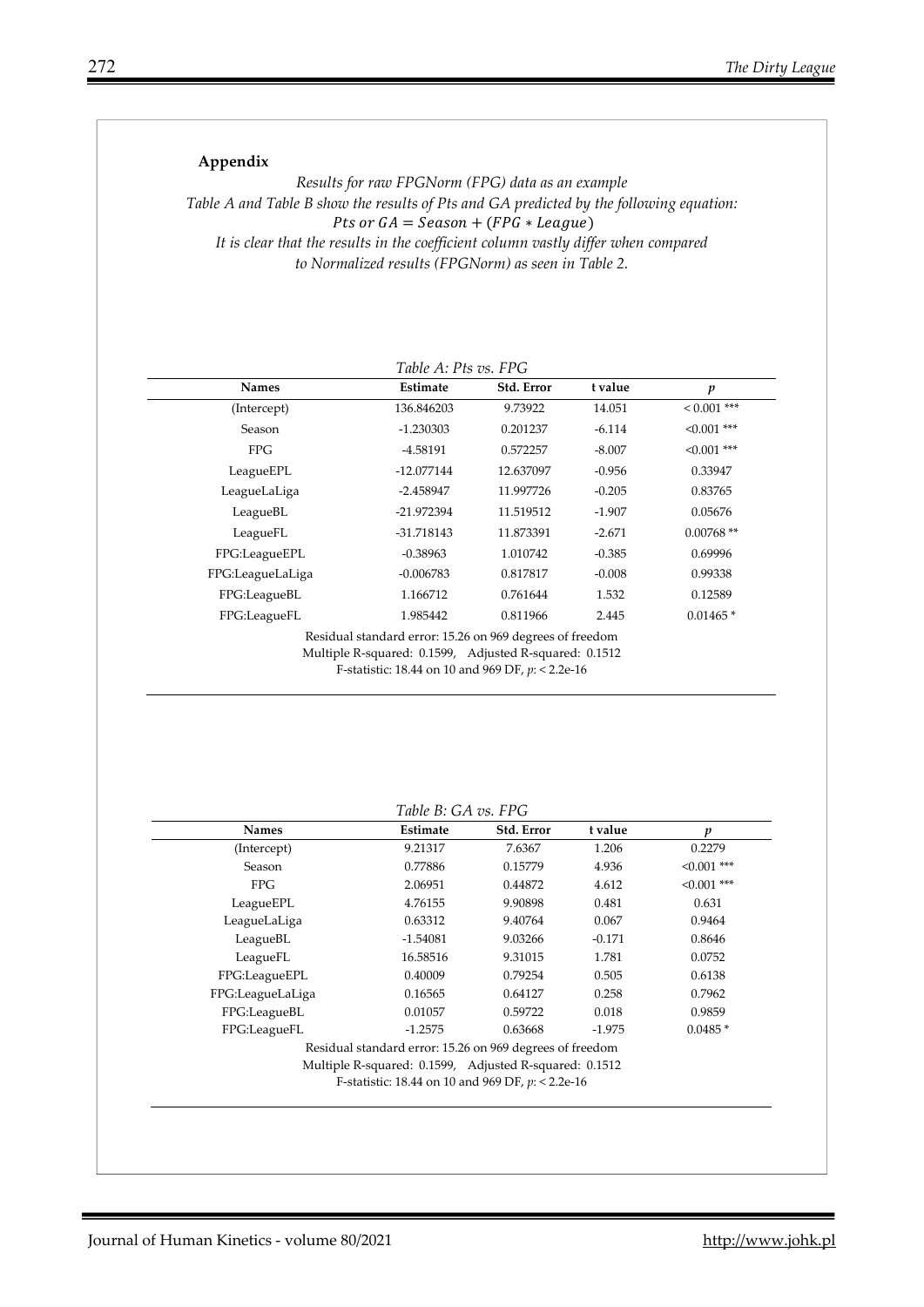Figure 3a represents the correlation between YCFNorm and Pts for all 5 leagues while Figure 3b shows the correlation between YCFNorm and GA visualizing the results in Table 3.

## *Cross validation*

Table 4 shows the cross-validation results for all six models. In all the cases below, the crossvalidation  $R^2$  scores are lower than that of the training data. In the case of YCFNorm predicting both Pts and GA accounting in the standard deviations,  $R^2$  goes below zero. In the case of FPGNorm and YCPFPG, the standard deviations, although high, are still within the positive range.

## **Discussion**

The present study investigates fouls as performance indicators in the European top-five soccer leagues. FPGNorm showed a significant positive correlation with points and a significant negative correlation with GA across all leagues. The EPL showed the maximum effect for both Pts and GA as compared to other leagues. YCFNorm showed a significant negative correlation with the end of season points and a significant negative correlation with GA on average for all leagues. The EPL seems to be the exception to the rule where the correlations for YCFNorm above are flipped with significance, confirming the study's initial hypotheses. YCPFPG showed a significant negative correlation with the end of season points and a significant positive correlation while predicting GA. In the BL's case, there was a significant negative correlation with YCPFPG while predicting points.

In all the above models, the crossvalidation scores for  $R^2$  were lower than that of the training set, which depicts lower out of sample reliability. Considering FPGNorm and YCPFPG, the standard deviations for CV results were high, but still showed a non-zero effect on the end of season Pts and GA. This was not the case with YCFNorm, which lost reliability due to the low value and high standard deviation of  $R^2$  in the CV results while predicting both Pts and GA. Thus, we can conclude the initial hypotheses were confirmed except for YCFNorm due to low out of sample reliability.

Overall, across leagues, the total points increased every season, and GA decreased. The EPL consistently showed a significantly lower

average points total and a higher number of goals conceded with every consecutive season compared to the other leagues. Although initially not hypothesized, all the leagues seemed to commit lesser YCFNorm, while YCPFPG appeared to increase every consecutive season. These observations are in line with previous results confirming that the leagues may be getting less aggressive each season, with the EPL being most competitive and aggressive (Sapp et al., 2018). The present study shows that fouls, when accounted for possession, positively predict success, which differs from previous findings, which indicate a negative relationship between success and fouls (Castellano et al., 2012; Sapp et al., 2018). This may be since previous studies did not normalize the fouls for out of possession time.

The above results may suggest that fouling while out of possession is a good strategy for success in every league, but it seems to be the most effective in the EPL. Furthermore, FPGNorm seems to predict defensive performance more accurately than the overall end of season performance. This is evident from the crossvalidation scores in Table 4, which show a lower standard deviation for  $R^2$  scores while predicting GA as compared to the Pts. A large number of fouls committed at the elite level are intentional (Gümüşdağ et al., 2011; Wright and Hirotsu, 2003). Hence, further research on tactical fouls, the foul's position, and change in the expected goal (XG) after the foul is needed.

The results of YCFNorm may suggest that while committing fouls worthy of a yellow card may be a bad strategy for success overall, in the EPL committing yellow card worthy fouls seems to be beneficial. It may also suggest that most of the yellow cards received partly indicate tactical fouls as it is harder to get a yellow card in the EPL due to lower strictness levels of referees while calling fouls and giving yellow cards in this particular league (Gümüşdağ et al., 2011; Unkelbach and Memmert, 2008). It should be noted that the CV results indicate that the standard deviation on the  $R<sup>2</sup>$  values is high, which leads to low reliability of the given model and the effects of YCFNorm suggest a need for further investigation on fouling behavior in the EPL with a more extensive and more detailed sample including the location of foul, the position of players, etc.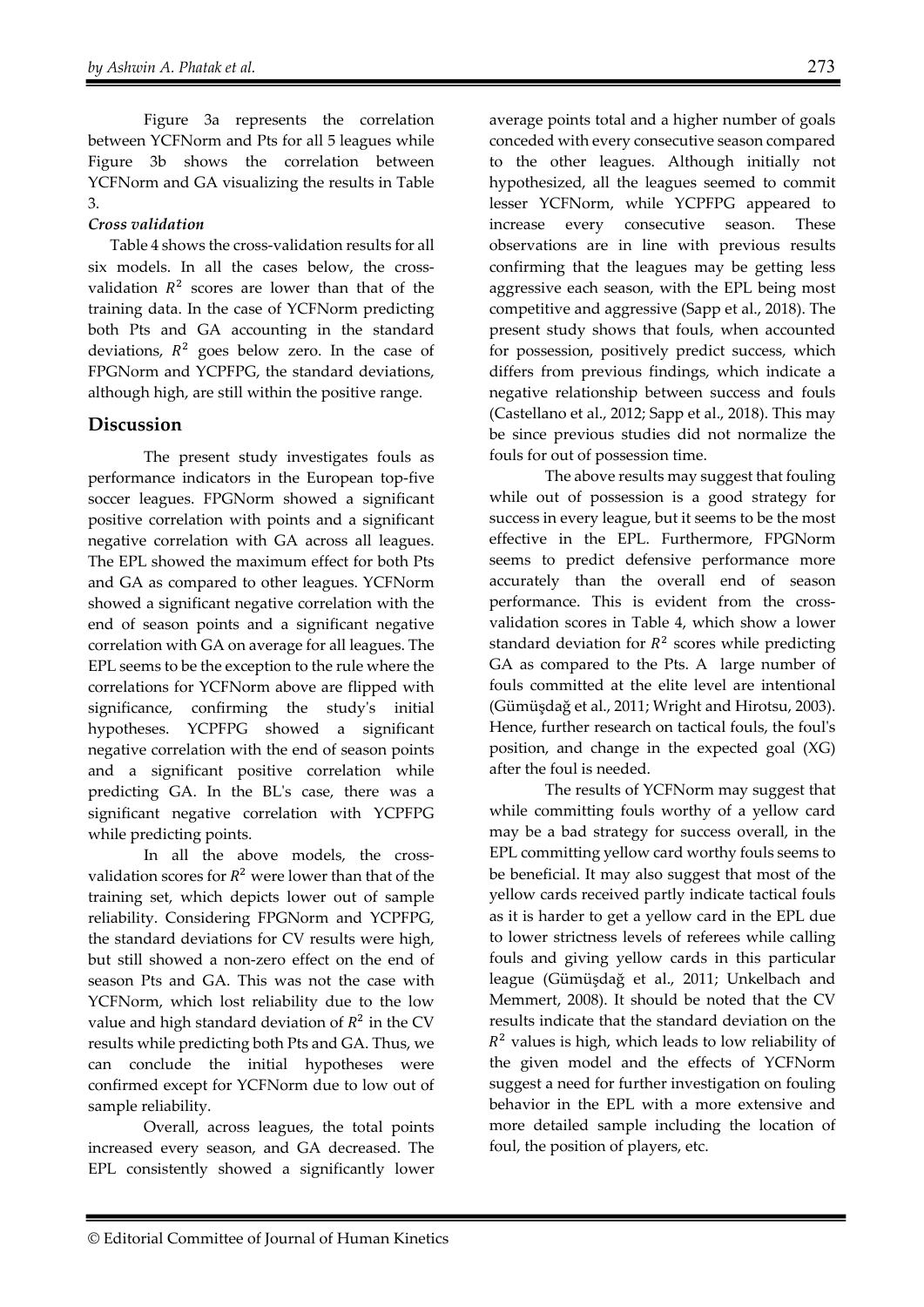The results of YCPFPG may suggest that fouling without getting a yellow card seems to be a good strategy for success in general, but neither of the individual leagues show this trend. Hence, this seems to be a novel case of Simpson's paradox, where the trend for an entire dataset is different compared to the component leagues (Simpson, 1951). Season and league differences in fouling behavior observed in the present study suggest that fouling behavior in each league may show different results in accordance with previous findings (Sapp et al., 2018). Hence, it is necessary to separate leagues while concluding for the purpose of practical implications.

Possession has been extensively studied as a performance indicator in various game situations, accounting for team strength, homeaway factors, the zone of possession, etc. Previous studies suggest that possession seems to successfully predict success when accounted for performance in the whole season (Casal et al., 2017; Göral, 2015; Jones et al., 2004; Mayr et al., 2019; Mitrotasios et al., 2019). Due to the nature of the game of soccer, 'which team has possession of the ball' intrinsically defines the phase of play, i.e., whether the team is attacking or defending. The FPG and YCF in the present study would show different results if not normalized (see Appendix). This knowledge is crucial for modeling any KPIs for predicting performance, as it may lead to unreliable or inaccurate results due to missing normalization. Hence, the present study proposes both individuals and team KPIs should be normalized for in and out of possession time of the team in concern. Depending on what phase of play (defensive or offensive) the particular KPI is relevant for. Furthermore, the study of KPIs post normalization would have intrinsic meaning in sport-specific knowledge from a perspective of performance analysis.

Significant data and modern machine learning approaches are already a part of performance analysis, forecasting, and prediction (Couceiro et al., 2016; Dutt-Mazumder et al., 2011; Memmert et al., 2017; Rein and Memmert, 2016). The machine learning algorithms are excellent at improving the model's prediction and forecasting capability, but they still are a 'black-box' approach. Hence, building-in domain-specific knowledge in such algorithms' input features becomes crucial for interpreting the results along with data-based

objectivity, both of which are essential factors for performance analysis, talent identification, and recruiting (Bergkamp et al., 2019; Honegger, 2018; Sarmento et al., 2018). The normalization technique in the present study, with the theoretical background, is an excellent 'used case' for building-in domain-specific knowledge. It provides a strong base for the application of cumulative research in notational analysis for invasion sports.

### **Conclusions**

The present study confirms that out of possession fouls and the ratio of yellow cards to fouls seem to significantly predict success, i.e., low GA and high Pts. All models in the present study predict defensive performance better than overall performance (Table 4). Furthermore, all leagues seem to be getting stricter each year. In summary, 'dirty play' seems to work the best in the EPL compared to other European leagues in the current study. That may be due to the teams adopting a strategy to take advantage of the lower referee strictness. The normalization procedure suggested in the present study for in and out of possession actions can be applied in other analogous invasion sports.

With the rise of large databases and new machine learning algorithms, the suggested structure in the present study can further improve the efficiency of player recruitment, improve betting odds, and help improve the sports forecasting industry. Teams and coaches can apply the study's findings in formation on effective strategy with and without the ball. They can further use phase-specific notational statistics (post normalization) to select the right personnel based on self and the opposition team's data.

 With big data, access to computational power, and sport-specific knowledge combined with Auto ML algorithms, there is a potential to explore new KPI's and seamlessly apply them in the industry (Balaji and Allen, 2018). The current study provides the first step towards fouling behavior and its effect on success in soccer and the application of normalization techniques for KPI's. Further detailed research with larger datasets and more sophisticated algorithms is needed to understand the current findings' full impact.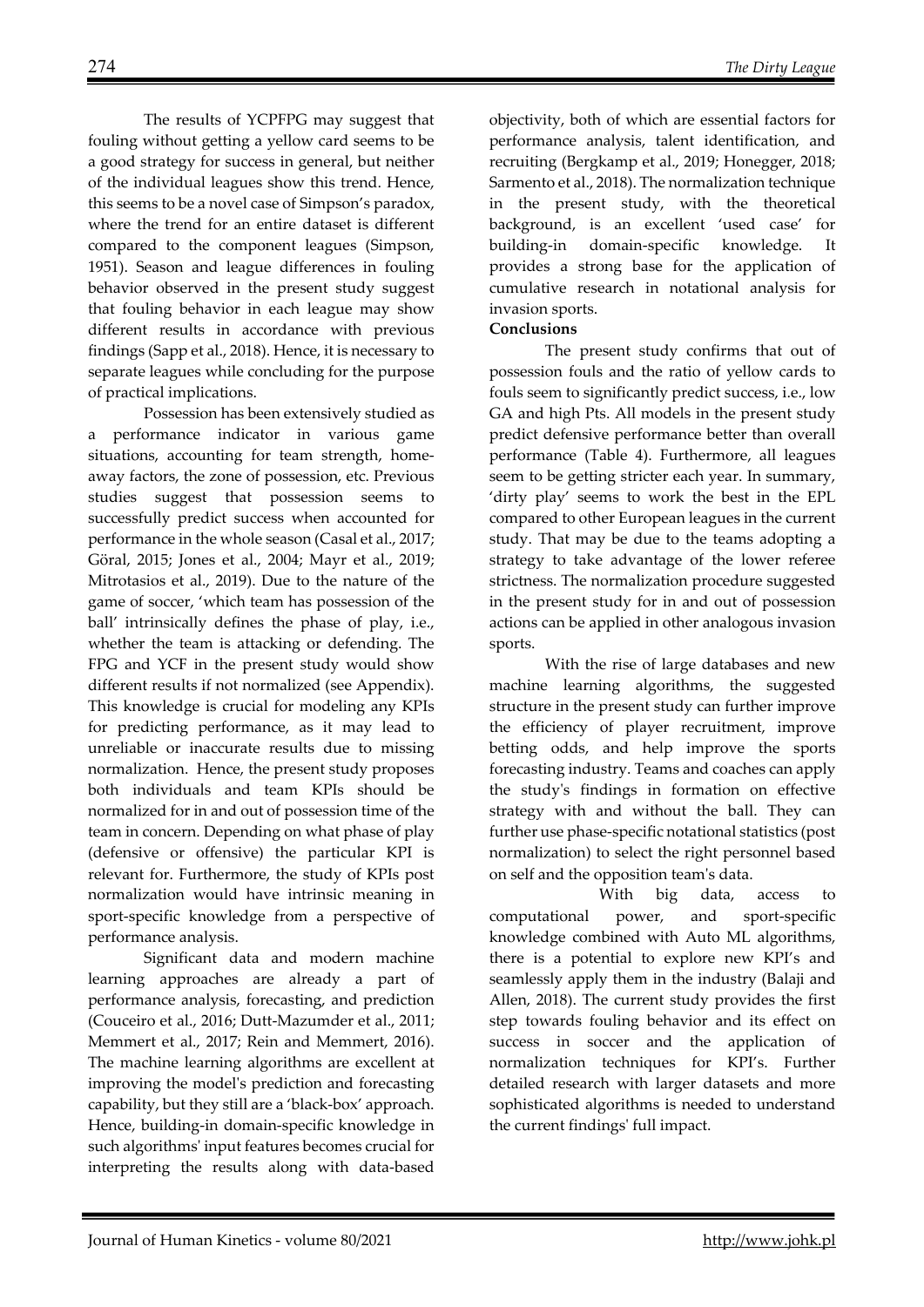## **References**

Anders A, Rotthoff KW. Yellow cards: Do they matter?. *J Quant Anal Sport*, 2011; 7(1)

- Bergkamp TLG, Niessen ASM, den Hartigh RJR, Frencken WGP, Meijer RR. Methodological Issues in Soccer Talent Identification Research. *Sport Med*, 2019; 49(9): 1317–1335
- Camerino OF, Chaverri J, Anguera MT, Jonsson GK. Dynamics of the game in soccer: Detection of T-patterns. *Eur J Sport Sci*, 2012;
- Casal CA, Maneiro R, Ardá T, Marí FJ, Losada JL. Possession zone as a performance indicator in football. The game of the best teams. *Front Psychol*, 2017; 8(JUL): 1–11
- Castellano J, Casamichana D, Lago C. The use of match statistics that discriminate between successful and unsuccessful soccer teams. *J Hum Kinet*, 2012; 31(1): 139–147
- Couceiro MS, Dias G, Araújo D, Davids K. The ARCANE Project: How an Ecological Dynamics Framework Can Enhance Performance Assessment and Prediction in Football. *Sport Med*, 2016; 46(12): 1781–1786
- Dutt-Mazumder A, Button C, Robins A, Bartlett R. Neural network modelling and dynamical system theory: Are they relevant to study the governing dynamics of association football players?. *Sport Med*, 2011
- Gómez MÁ, Toro EO, Furley P. The influence of unsportsmanlike fouls on Basketball teams' performance according to context-related variables. *Int J Sports Physiol Perform*, 2016; 11(5): 664–670
- Göral K. One Of The Main Determinants Of Performance In Soccer: Ball Possession (Analysis Of Fifa U-20 World Cup). *Int Ref J Humanit Acad Sci*, 2015
- Gümüşdağ H, Yıldıran İ, Yamaner F, Kartal A. Aggression and fouls in professional football. *Biomed Hum Kinet*, 2011; 3(1): 67–71
- Hirotsu N, Wright M. Using a markov process model of an association football match to determine the optimal timing of substitution and tactical decisions. *J Oper Res Soc*, 2002; 53(1): 88–96
- Hughes MD, Bartlett RM. The use of performance indicators in performance analysis. *J Sports Sci*, 2002; 20(10): 739–754
- James N. Notational analysis in soccer: past, present and future. *Int J Perform Anal Sport*, 2006; 6(2): 67–81
- Jones PD, James N, Mellalieu SD. Possession as a performance indicator in soccer. *Int J Perform Anal Sport*, 2004; 4(1): 98–102
- Lago-Ballesteros J, Lago-Peñas C. Performance in team sports: Identifying the keys to success in soccer. *J Hum Kinet*, 2010; 25(1): 85–91
- Lago C, Martín R. Determinants of possession of the ball in soccer. *J Sports Sci*, 2007; 25(9): 969–974
- Mackenzie R, Cushion C. Performance analysis in football: A critical review and implications for future research. *J Sports Sci*, 2013; 31(6): 639–676
- Memmert D, Lemmink KAPM, Sampaio J. Current Approaches to Tactical Performance Analyses in Soccer Using Position Data. *Sport Med*, 2017; 47(1): 1–10
- Mitrotasios M, Gonzalez-Rodenas J, Armatas V, Aranda R. The creation of goal scoring opportunities in professional soccer. Tactical differences between Spanish La Liga, English Premier League, German Bundesliga and Italian Serie A. *Int J Perform Anal Sport*, 2019; 19(3):
- Pratas JM, Volossovitch A, Carita AI. Goal scoring in elite male football: A systematic review. *J Hum Sport Exerc*, 2018; 13(1): 218–230
- Rein R, Memmert D. Big data and tactical analysis in elite soccer: future challenges and opportunities for sports science. *Springerplus*, 2016; 5(1): 1–13
- Ridder G, Cramer JS, Hopstaken P. Down to ten: Estimating the effect of a red card in soccer. *J Am Stat Assoc*, 1994;
- Sapp RM, Spangenburg EE, Hagberg JM. Trends in aggressive play and refereeing among the top five European soccer leagues. *J Sports Sci*, 2018; 36(12): 1346–1354
- Sarmento H, Marcelino R, Anguera MT, CampaniÇo J, Matos N, LeitÃo JC. Match analysis in football: a systematic review. *J Sports Sci*, 2014a; 32(20): 1831–1843
- Sarmento H, Marcelino R, Anguera MT, CampaniÇo J, Matos N, LeitAo JC. Match analysis in football: a systematic review. *J Sports Sci*, 2014b; 32(20): 1831–1843
- Simpson EH. The Interpretation of Interaction in Contingency Tables. *J R Stat Soc Ser B*, 1951;